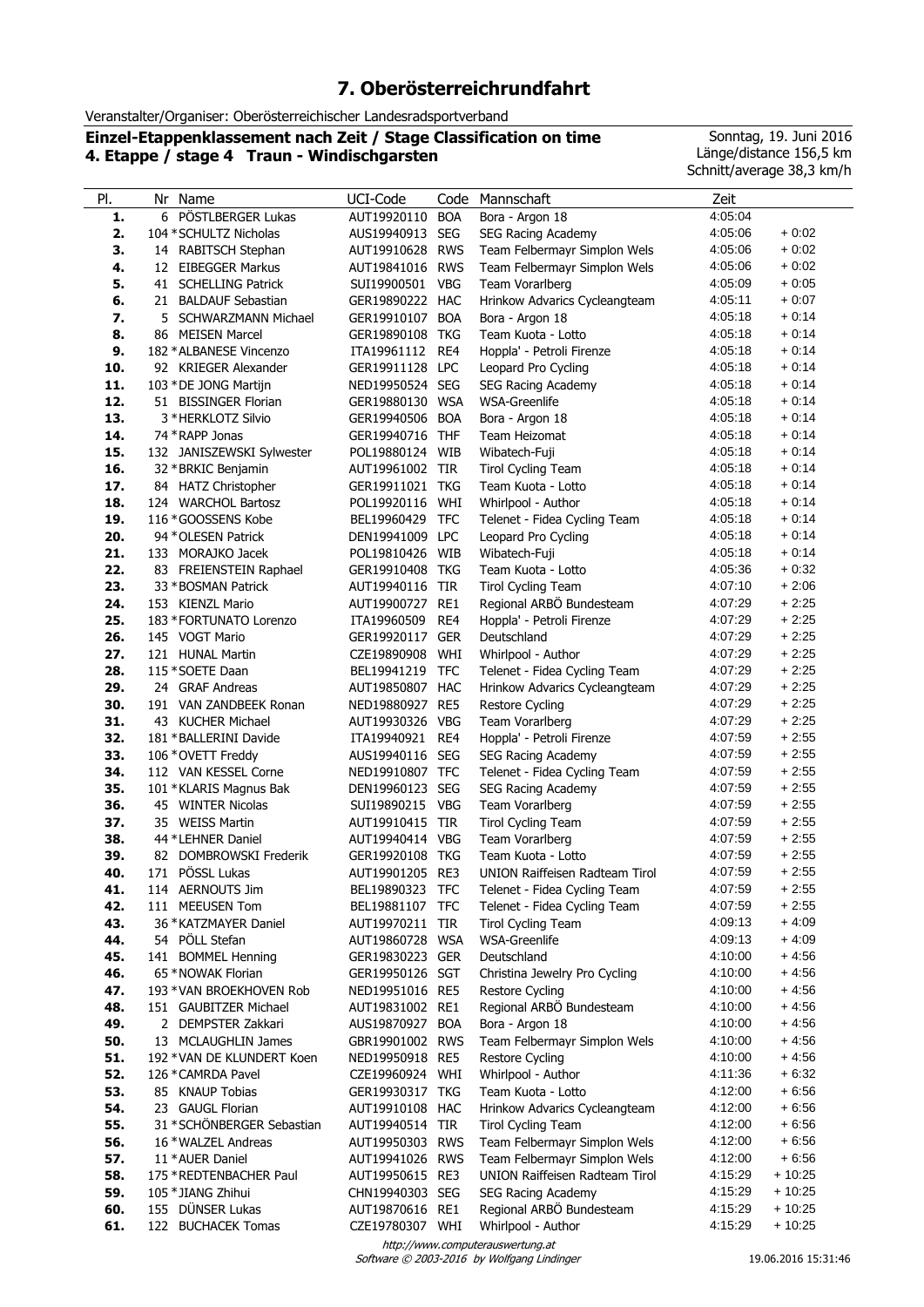|            | 7. Oberösterreichrundfahrt |                 |                 |                                        |         | Seite 2  |
|------------|----------------------------|-----------------|-----------------|----------------------------------------|---------|----------|
| 62.        | 152 GRÜNWALDER Lukas       | AUT19900802     | RE1             | Regional ARBÖ Bundesteam               | 4:15:29 | $+10:25$ |
| 63.        | 93 * NÖMMELA Aksel         | EST19941022 LPC |                 | Leopard Pro Cycling                    | 4:15:29 | $+10.25$ |
| 64.        | 176 * EICHINGER Daniel     | AUT19951023 RE3 |                 | UNION Raiffeisen Radteam Tirol         | 4:15:29 | $+10:25$ |
| 65.        | 134 SOBIERAJ Przemyslaw    | POL19910926 WIB |                 | Wibatech-Fuji                          | 4:15:29 | $+10:25$ |
| 66.        | 205 * FRANDSEN Jakob       | DEN19941030 RE6 |                 | Team Webike - CK Aarhus                | 4:15:29 | $+10:25$ |
| 67.        | 91 * FOTI Carmelo          | ITA19940912     | <b>LPC</b>      | Leopard Pro Cycling                    | 4:15:29 | $+10:25$ |
| 68.        | 154 STEINER Martin         | AUT19850429     | RE1             | Regional ARBO Bundesteam               | 4:15:29 | $+10.25$ |
| 69.        | 73 MÜLLER Robert           | GER19860808 THF |                 | Team Heizomat                          | 4:15:29 | $+10:25$ |
| 70.        | 71 *LÜBBERS Dorian         | GER19970204 THF |                 | Team Heizomat                          | 4:15:29 | $+10:25$ |
| 71.        | 25 HOFER Andreas           | AUT19910208 HAC |                 | Hrinkow Advarics Cycleangteam          | 4:15:29 | $+10:25$ |
| 72.        | 142 REINHARDT Theo         | GER19900917 GER |                 | Deutschland                            | 4:15:29 | $+10.25$ |
| 73.        | 166 ZECHMEISTER Tomas      | CZE19930630 RE2 |                 | ARBÖ Denzel Cliff Wien                 | 4:15:29 | $+10.25$ |
| 74.        | 146 * WEINSTEIN Domenic    | GER19940827 GER |                 | Deutschland                            | 4:15:29 | $+10:25$ |
| 75.        | 162 HAAS Christian         | AUT19900620     | RE <sub>2</sub> | ARBÖ Denzel Cliff Wien                 | 4:15:29 | $+10:25$ |
| 76.        | 1 * BAUHAUS Phil           | GER19940708 BOA |                 | Bora - Argon 18                        | 4:15:29 | $+10:25$ |
| 77.        | 165 REITER Daniel          | AUT19910713 RE2 |                 | ARBÖ Denzel Cliff Wien                 | 4:15:29 | $+10.25$ |
| 78.        | 53 * KOPFAUF Markus        | AUT19960709 WSA |                 | WSA-Greenlife                          | 4:15:29 | $+10.25$ |
| 79.        | 184 * ROSA Massimo         | ITA19951209     | RE4             | Hoppla' - Petroli Firenze              | 4:15:29 | $+10:25$ |
| 80.        | 46 DER Zsolt               | HUN19830325 VBG |                 | Team Vorarlberg                        | 4:15:29 | $+10:25$ |
| 81.        | 34 * WACHTER Alexander     | AUT19950121 TIR |                 | Tirol Cycling Team                     | 4:15:29 | $+10:25$ |
| 82.        | 42 KORETZKY Clement        | FRA19901030 VBG |                 | Team Vorarlberg                        | 4:15:29 | $+10:25$ |
| 83.        | 72 * MÜLLER Nathan         | GER19950416 THF |                 | Team Heizomat                          | 4:15:29 | $+10.25$ |
| 84.        | 125 * KUKRLE Michael       | CZE19941117 WHI |                 | Whirlpool - Author                     | 4:15:29 | $+10:25$ |
| 85.        | 63 * STRITZINGER Joshua    | GER19951206 SGT |                 | Christina Jewelry Pro Cycling          | 4:15:29 | $+10:25$ |
| 86.        | 204 MUFF Frederik          | DEN19930802 RE6 |                 | Team Webike - CK Aarhus                | 4:18:26 | $+13:22$ |
| 87.        | 164 KONCZER Michael        | AUT19931010 RE2 |                 | ARBÖ Denzel Cliff Wien                 | 4:21:03 | $+15:59$ |
| 88.        | 194 * VAN DER ZWET Bram    | NED19970829 RE5 |                 | Restore Cycling                        | 4:21:03 | $+15.59$ |
| 89.        | 96 VANDEN BAK Laurent      | BEL19891002 LPC |                 | Leopard Pro Cycling                    | 4:23:11 | $+18:07$ |
| 90.        | 144 THIELE Kersten         | GER19920929 GER |                 | Deutschland                            | 4.23.11 | $+18:07$ |
| 91.        | 75 * REDMERS Simon         | GER19960430 THF |                 | Team Heizomat                          | 4.23.11 | $+18:07$ |
| 92.        | 172 * BAUMANN Lukas        | AUT19950929 RE3 |                 | UNION Raiffeisen Radteam Tirol         | 4:23:11 | + 18:07  |
| 93.        | 196 * VOS Juriaan          | NED19961007 RE5 |                 | Restore Cycling                        | 4:23:11 | $+18:07$ |
|            | 201 HENNING Nikolaj        | DEN19900708 RE6 |                 | Team Webike - CK Aarhus                | 4:27:17 | $+22:13$ |
|            |                            |                 |                 | Karenzzeit/Finishing deadline: 4:24:40 |         |          |
|            |                            |                 |                 |                                        |         |          |
| <b>DNF</b> | 26 HRINKOW Dominik         | AUT19880804     | HAC             | Hrinkow Advarics Cycleangteam          |         |          |
| <b>DNF</b> | 61 * SCHULZE Julian        | GER19950109     | <b>SGT</b>      | Christina Jewelry Pro Cycling          |         |          |
| <b>DNF</b> | 62 DROBISCH Till           | NAM19930302 SGT |                 | Christina Jewelry Pro Cycling          |         |          |
| <b>DNF</b> | 64 * FUßNEGGER Moritz      | GER19960215 SGT |                 | Christina Jewelry Pro Cycling          |         |          |
| <b>DNF</b> | 66 FIEK Arnold             | GER19931013 SGT |                 | Christina Jewelry Pro Cycling          |         |          |
| <b>DNF</b> | 113 VAN AMERONGEN Thiis    | NED19860718 TFC |                 | Telenet - Fidea Cycling Team           |         |          |
| <b>DNF</b> | 136 * WAUCH Tobias         | AUT19950401 WIB |                 | Wibatech-Fuji                          |         |          |
| <b>DNF</b> | 143 * SCHOMBER Nils        | GER19940315     | GER             | Deutschland                            |         |          |
| <b>DNF</b> | 174 * TSCHANY Daniel       | AUT19960228     | RE3             | <b>UNION Raiffeisen Radteam Tirol</b>  |         |          |
| <b>DNF</b> | 185 * MONTAGNOLI Andrea    | ITA19950727     | RE4             | Hoppla' - Petroli Firenze              |         |          |
| <b>DNF</b> | 186 * SAVINI Daniel        | ITA19970926     | RE4             | Hoppla' - Petroli Firenze              |         |          |
| <b>DNF</b> | 202 * RERNBÖCK Jonas       | DEN19950426 RE6 |                 | Team Webike - CK Aarhus                |         |          |
| <b>DNF</b> | 203 * MORS POULSEN August  | DEN19951001 RE6 |                 | Team Webike - CK Aarhus                |         |          |
| <b>DNF</b> | 206 ERICSSON Patrik        | SWE19860604 RE6 |                 | Team Webike - CK Aarhus                |         |          |
| <b>DNS</b> | 22 BENETSEDER Josef        | AUT19830210     | HAC             | Hrinkow Advarics Cycleangteam          |         |          |
| <b>DNS</b> | 55 SOKOL Jan               | AUT19900926 WSA |                 | WSA-Greenlife                          |         |          |

Anzahl der Starter/Number of starters: 108 Karenzzeit überschritten/Finishing out of time limits: 1 Ausgeschiedene Fahrer/Retired: 14 Nicht am Start/Did not start: 2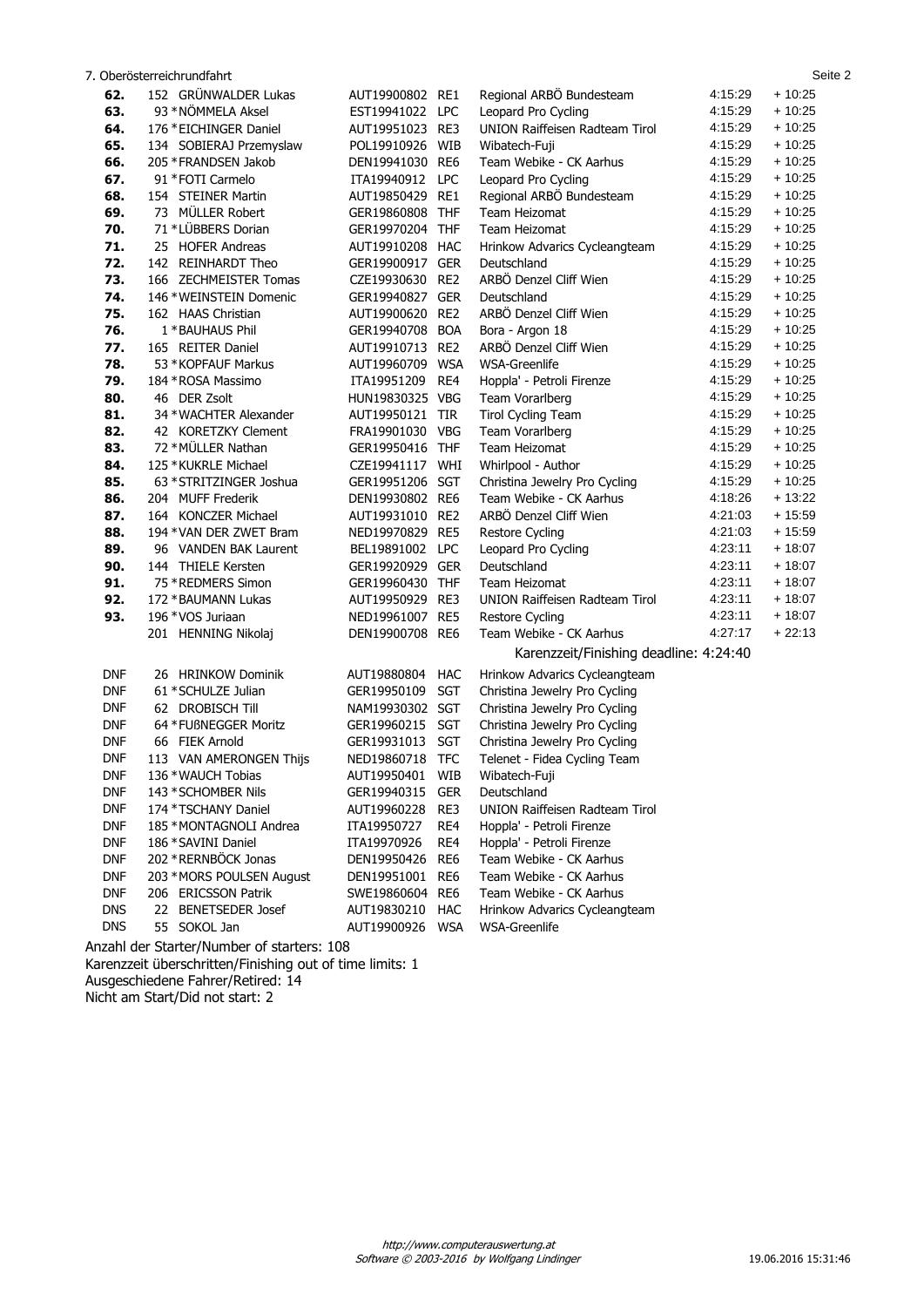## **Einzel-Etappenklassement nach Punkten / Points Classification (stage) 4. Etappe / stage 4**

| PI. | Nr Name                | UCI-Code        | Code Mannschaft                              | Punkte |
|-----|------------------------|-----------------|----------------------------------------------|--------|
| 1.  | 6 PÖSTLBERGER Lukas    | AUT19920110 BOA | Bora - Argon 18                              | 20     |
|     | 104 * SCHULTZ Nicholas | AUS19940913 SEG | <b>SEG Racing Academy</b>                    | 15     |
| З.  | 14 RABITSCH Stephan    |                 | AUT19910628 RWS Team Felbermayr Simplon Wels | 11     |
| 4.  | 12 EIBEGGER Markus     | AUT19841016 RWS | Team Felbermayr Simplon Wels                 | 8      |
| 5.  | 41 SCHELLING Patrick   | SUI19900501 VBG | Team Vorarlberg                              | 6      |
| 6.  | 21 BALDAUF Sebastian   | GER19890222 HAC | Hrinkow Advarics Cycleangteam                | 4      |
| 7.  | 5 SCHWARZMANN Michael  | GER19910107 BOA | Bora - Argon 18                              | 2      |
| 8.  | 86 MEISEN Marcel       | GER19890108 TKG | Team Kuota - Lotto                           |        |
|     |                        |                 |                                              |        |

## **Bergwertung / King of the Mountain 1. BW "Baum mitten in der Welt" Km 38**

| PI. | Nr Name                    | UCI-Code        | Code Mannschaft                              | Punkte         |
|-----|----------------------------|-----------------|----------------------------------------------|----------------|
| 1.  | 31 * SCHÖNBERGER Sebastian |                 | AUT19940514 TIR Tirol Cycling Team           | 6              |
| 2.  | 6 PÖSTLBERGER Lukas        |                 | AUT19920110 BOA Bora - Argon 18              | $\overline{4}$ |
| 3.  | 11 * AUER Daniel           |                 | AUT19941026 RWS Team Felbermayr Simplon Wels | 3              |
| 4.  | 42 KORETZKY Clement        | FRA19901030 VBG | Team Vorarlberg                              | 2              |
| 5.  | 71 *LÜBBERS Dorian         | GER19970204 THF | Team Heizomat                                |                |

## **Bergwertung / King of the Mountain 2. BW Vorderstoder Km 88,9**

| PI. | Nr Name                    | UCI-Code        | Code Mannschaft                              | Punkte |
|-----|----------------------------|-----------------|----------------------------------------------|--------|
| 1.  | 31 * SCHÖNBERGER Sebastian |                 | AUT19940514 TIR Tirol Cycling Team           | 6      |
| 2.  | 11 * AUER Daniel           |                 | AUT19941026 RWS Team Felbermayr Simplon Wels | 4      |
|     | 42 KORETZKY Clement        | FRA19901030 VBG | Team Vorarlberg                              | 3      |
| 4.  | 6 PÖSTLBERGER Lukas        |                 | AUT19920110 BOA Bora - Argon 18              | 2      |
|     | 91 * FOTI Carmelo          |                 | ITA19940912 LPC Leopard Pro Cycling          |        |

### **Bergwertung / King of the Mountain 3. BW Oberweng Km 125,5**

| PI. | Nr Name              | UCI-Code        | Code Mannschaft                               | Punkte        |
|-----|----------------------|-----------------|-----------------------------------------------|---------------|
| 1.  | 6 PÖSTLBERGER Lukas  |                 | AUT19920110 BOA Bora - Argon 18               | -6            |
| 2.  | 41 SCHELLING Patrick | SUI19900501 VBG | Team Vorarlberg                               | 4             |
| з.  | 21 BALDAUF Sebastian |                 | GER19890222 HAC Hrinkow Advarics Cycleangteam | 3             |
| 4.  | 11 * AUER Daniel     |                 | AUT19941026 RWS Team Felbermayr Simplon Wels  | $\mathcal{P}$ |
| 5.  | 13 MCLAUGHLIN James  |                 | GBR19901002 RWS Team Felbermayr Simplon Wels  |               |

## **Sprintwertung / Sprint Classification 1. SP Kirchdorf Km 56,7**

| PI. | Nr Name                    | UCI-Code | Code Mannschaft                              | Punkte |
|-----|----------------------------|----------|----------------------------------------------|--------|
|     | 31 * SCHÖNBERGER Sebastian |          | AUT19940514 TIR Tirol Cycling Team           |        |
|     | 11 * AUER Daniel           |          | AUT19941026 RWS Team Felbermayr Simplon Wels | 2      |
|     | 6 PÖSTLBERGER Lukas        |          | AUT19920110 BOA Bora - Argon 18              |        |
|     |                            |          |                                              |        |

## **Sprintwertung / Sprint Classification 2. SP Windischgarsten 2. Zielpassage Km 119,1**

| PI. | Nr Name                    | UCI-Code        | Code Mannschaft                 | Punkte |
|-----|----------------------------|-----------------|---------------------------------|--------|
|     | 6 PÖSTLBERGER Lukas        | AUT19920110 BOA | Bora - Argon 18                 |        |
|     | 31 * SCHÖNBERGER Sebastian | AUT19940514 TIR | Tirol Cycling Team              | -2     |
|     | 42 KORETZKY Clement        |                 | FRA19901030 VBG Team Vorarlberg |        |
|     |                            |                 |                                 |        |

## **Sprintwertung / Sprint Classification 3. SP Windischgarsten 3. Zielpassage Km 137,8**

| PI. | Nr Name              | UCI-Code | Code Mannschaft                               | Punkte |
|-----|----------------------|----------|-----------------------------------------------|--------|
|     | 6 PÖSTLBERGER Lukas  |          | AUT19920110 BOA Bora - Argon 18               |        |
|     | 41 SCHELLING Patrick |          | SUI19900501 VBG Team Vorarlberg               | -2     |
| 3.  | 21 BALDAUF Sebastian |          | GER19890222 HAC Hrinkow Advarics Cycleangteam |        |
|     |                      |          |                                               |        |

Software © 2003-2016 by Wolfgang Lindinger

Sonntag, 19. Juni 2016

Sonntag, 19. Juni 2016

Sonntag, 19. Juni 2016

Sonntag, 19. Juni 2016

Sonntag, 19. Juni 2016

Sonntag, 19. Juni 2016

Sonntag, 19. Juni 2016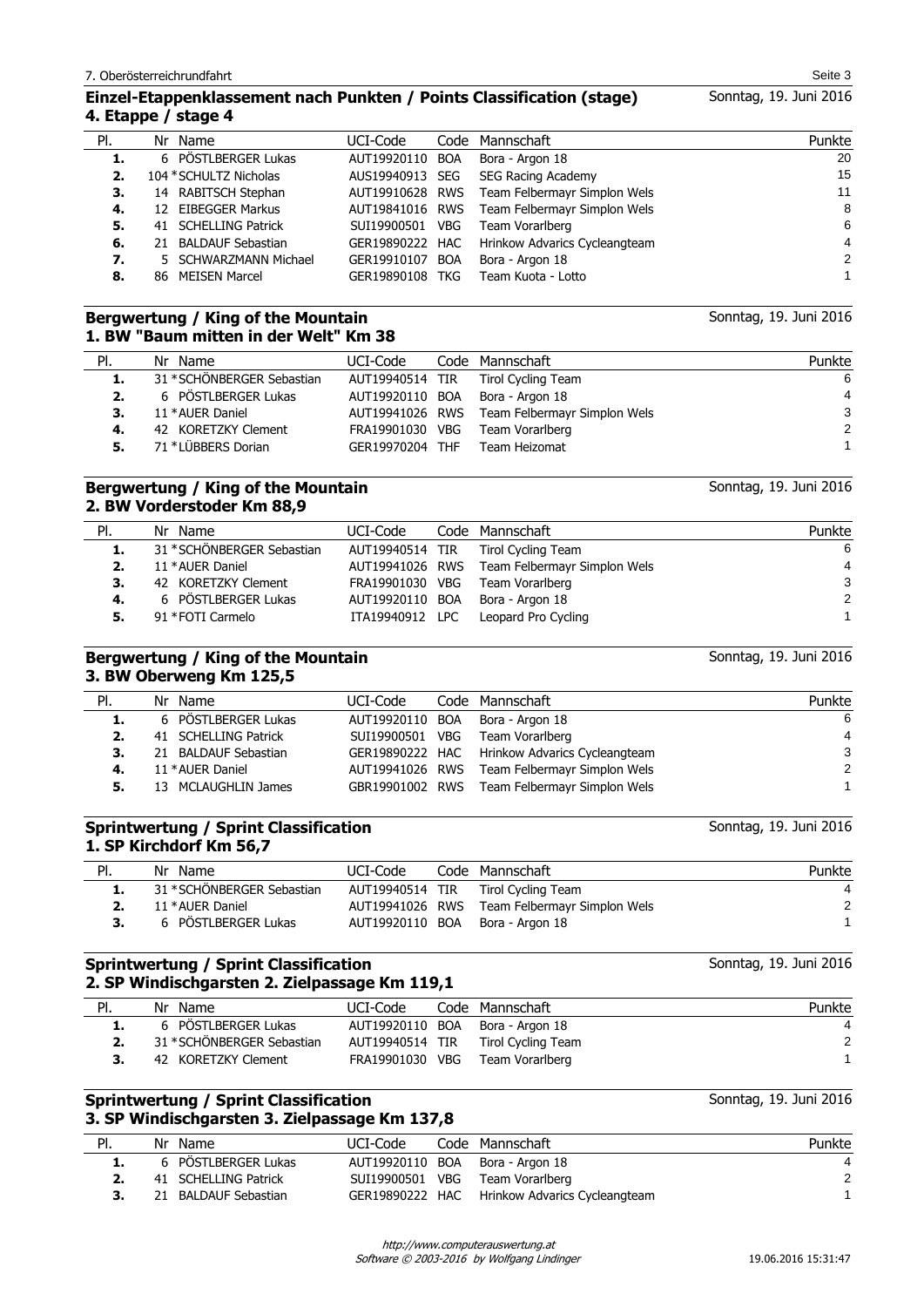## **Mannschaftsetappenklassement nach Zeit / Team Classification (stage) on time**

# **4. Etappe / stage 4**

| PI. |                | Code Mannschaft                      | UCI-Code    | Platz          | Zeit     |          |
|-----|----------------|--------------------------------------|-------------|----------------|----------|----------|
|     | 1. BOA         | Bora - Argon 18                      |             |                | 12:15:40 |          |
|     |                | 6 PÖSTLBERGER Lukas                  | AUT19920110 | $\mathbf{1}$   | 4:05:04  |          |
|     |                | 5 SCHWARZMANN Michael                | GER19910107 | $\overline{7}$ | 4:05:18  |          |
|     |                | 3 HERKLOTZ Silvio                    | GER19940506 | 13             | 4:05:18  |          |
|     | 2. TKG         | <b>Team Kuota - Lotto</b>            |             |                | 12:16:12 | $+0.32$  |
|     |                | 86 MEISEN Marcel                     | GER19890108 | 8              | 4:05:18  |          |
|     |                | 84 HATZ Christopher                  | GER19911021 | 17             | 4:05:18  |          |
|     |                | 83 FREIENSTEIN Raphael               | GER19910408 | 22             | 4:05:36  |          |
|     | 3. SEG         | <b>SEG Racing Academy</b>            |             |                | 12:18:23 | $+2:43$  |
|     |                | 104 SCHULTZ Nicholas                 | AUS19940913 | 2              | 4:05:06  |          |
|     |                | 103 DE JONG Martijn                  | NED19950524 | 11             | 4:05:18  |          |
|     |                | 106 OVETT Freddy                     | AUS19940116 | 33             | 4:07:59  |          |
|     |                |                                      |             |                | 12:20:12 | $+4:32$  |
|     |                | 4. RWS Team Felbermayr Simplon Wels  |             |                |          |          |
|     |                | 14 RABITSCH Stephan                  | AUT19910628 | 3              | 4:05:06  |          |
|     |                | 12 EIBEGGER Markus                   | AUT19841016 | 4              | 4:05:06  |          |
|     |                | 13 MCLAUGHLIN James                  | GBR19901002 | 50             | 4:10:00  |          |
|     | 5. TIR         | <b>Tirol Cycling Team</b>            |             |                | 12:20:27 | $+4:47$  |
|     |                | 32 BRKIC Benjamin                    | AUT19961002 | 16             | 4:05:18  |          |
|     |                | 33 BOSMAN Patrick                    | AUT19940116 | 23             | 4:07:10  |          |
|     |                | 35 WEISS Martin                      | AUT19910415 | 37             | 4:07:59  |          |
|     | 6. VBG         | <b>Team Vorarlberg</b>               |             |                | 12:20:37 | $+4:57$  |
|     |                | 41 SCHELLING Patrick                 | SUI19900501 | 5              | 4:05:09  |          |
|     |                | 43 KUCHER Michael                    | AUT19930326 | 31             | 4:07:29  |          |
|     |                | 45 WINTER Nicolas                    | SUI19890215 | 36             | 4:07:59  |          |
|     | 7. RE4         | Hoppla' - Petroli Firenze            |             |                | 12:20:46 | $+5:06$  |
|     |                | 182 ALBANESE Vincenzo                | ITA19961112 | 9              | 4:05:18  |          |
|     |                | 183 FORTUNATO Lorenzo                | ITA19960509 | 25             | 4:07:29  |          |
|     |                |                                      |             | 32             | 4:07:59  |          |
|     |                | 181 BALLERINI Davide                 | ITA19940921 |                |          |          |
|     | 8. TFC         | <b>Telenet - Fidea Cycling Team</b>  |             |                | 12:20:46 | $+5:06$  |
|     |                | 116 GOOSSENS Kobe                    | BEL19960429 | 19             | 4:05:18  |          |
|     |                | 115 SOETE Daan                       | BEL19941219 | 28             | 4:07:29  |          |
|     |                | 112 VAN KESSEL Corne                 | NED19910807 | 34             | 4:07:59  |          |
|     |                | 9. WHI Whirlpool - Author            |             |                | 12:24:23 | $+8:43$  |
|     |                | 124 WARCHOL Bartosz                  | POL19920116 | 18             | 4:05:18  |          |
|     |                | 121 HUNAL Martin                     | CZE19890908 | 27             | 4:07:29  |          |
|     |                | 126 CAMRDA Pavel                     | CZE19960924 | 52             | 4:11:36  |          |
|     | <b>10. HAC</b> | <b>Hrinkow Advarics Cycleangteam</b> |             |                | 12:24:40 | $+9:00$  |
|     |                | 21 BALDAUF Sebastian                 | GER19890222 | 6              | 4:05:11  |          |
|     |                | 24 GRAF Andreas                      | AUT19850807 | 29             | 4:07:29  |          |
|     |                | 23 GAUGL Florian                     | AUT19910108 | 54             | 4:12:00  |          |
|     |                | 11. WIB Wibatech-Fuji                |             |                | 12:26:05 | $+10:25$ |
|     |                | 132 JANISZEWSKI Sylwester            | POL19880124 | 15             | 4:05:18  |          |
|     |                | 133 MORAJKO Jacek                    | POL19810426 | 21             | 4:05:18  |          |
|     |                | 134 SOBIERAJ Przemyslaw              | POL19910926 | 65             | 4:15:29  |          |
|     | 12. LPC        | <b>Leopard Pro Cycling</b>           |             |                | 12:26:05 | $+10:25$ |
|     |                |                                      |             |                | 4:05:18  |          |
|     |                | 92 KRIEGER Alexander                 | GER19911128 | 10             |          |          |
|     |                | 94 OLESEN Patrick                    | DEN19941009 | 20             | 4:05:18  |          |
|     |                | 93 NÖMMELA Aksel                     | EST19941022 | 63             | 4:15:29  |          |
|     | 13. RE5        | <b>Restore Cycling</b>               |             |                | 12:27:29 | $+11:49$ |
|     |                | 191 VAN ZANDBEEK Ronan               | NED19880927 | 30             | 4:07:29  |          |
|     |                | 193 VAN BROEKHOVEN Rob               | NED19951016 | 47             | 4:10:00  |          |
|     |                | 192 VAN DE KLUNDERT Koen             | NED19950918 | 51             | 4:10:00  |          |
|     |                | 14. WSA WSA-Greenlife                |             |                | 12:30:00 | $+14:20$ |
|     |                | 51 BISSINGER Florian                 | GER19880130 | 12             | 4:05:18  |          |
|     |                | 54 PÖLL Stefan                       | AUT19860728 | 44             | 4:09:13  |          |
|     |                | 53 KOPFAUF Markus                    | AUT19960709 | 78             | 4:15:29  |          |
|     | <b>15. GER</b> | <b>Deutschland</b>                   |             |                | 12:32:58 | $+17:18$ |
|     |                | 145 VOGT Mario                       | GER19920117 | 26             | 4:07:29  |          |
|     |                | 141 BOMMEL Henning                   | GER19830223 | 45             | 4:10:00  |          |
|     |                | 142 REINHARDT Theo                   | GER19900917 | 72             | 4:15:29  |          |
|     | 16. RE1        | Regional ARBÖ Bundesteam             |             |                | 12:32:58 | $+17:18$ |
|     |                | 153 KIENZL Mario                     |             | 24             | 4:07:29  |          |
|     |                |                                      | AUT19900727 |                |          |          |
|     |                | 151 GAUBITZER Michael                | AUT19831002 | 48             | 4:10:00  |          |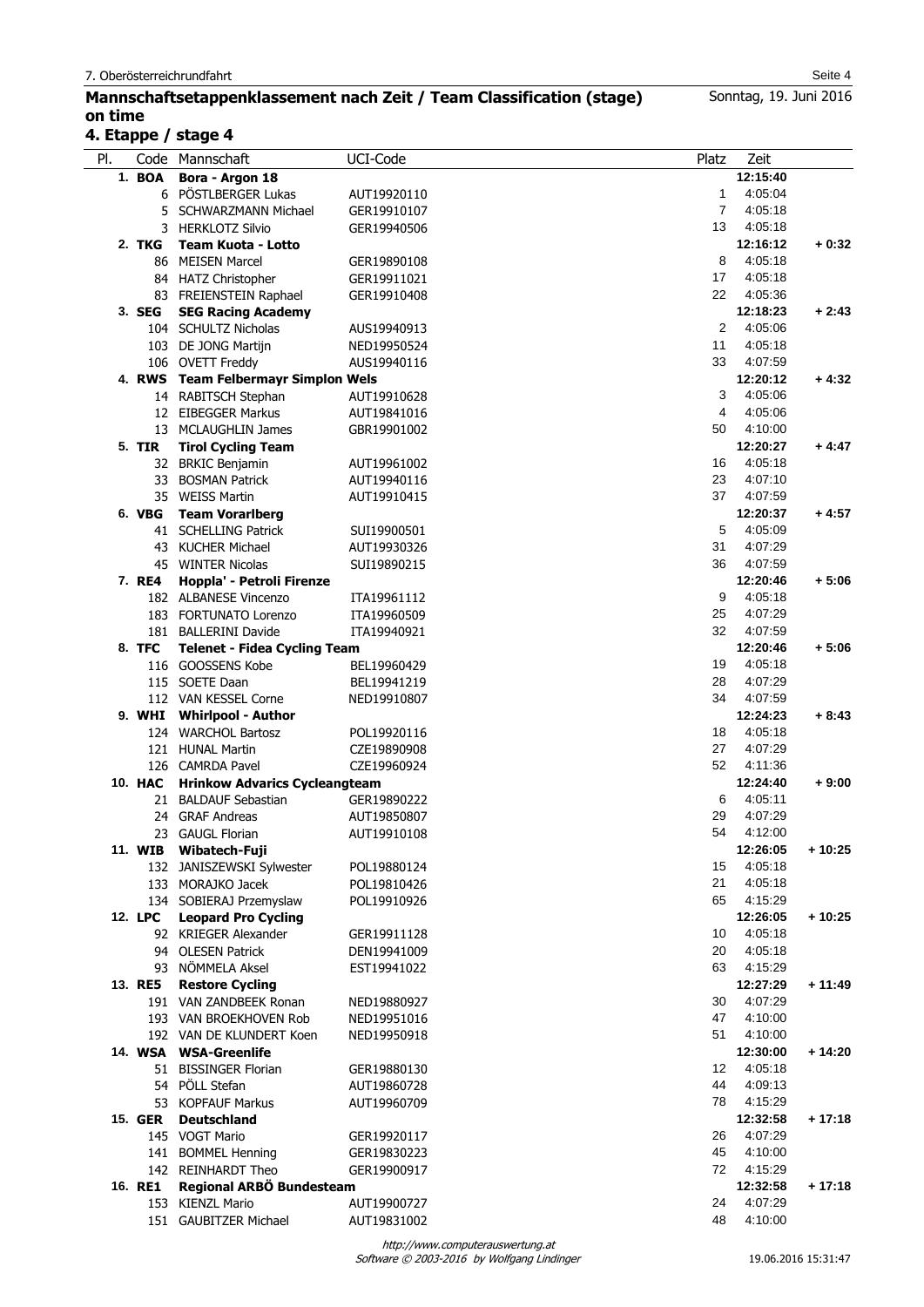|         | 7. Oberösterreichrundfahrt            |             |    |          | Seite 5  |
|---------|---------------------------------------|-------------|----|----------|----------|
|         | 155 DÜNSER Lukas                      | AUT19870616 | 60 | 4:15:29  |          |
| 17. THF | <b>Team Heizomat</b>                  |             |    | 12:36:16 | $+20:36$ |
|         | 74 RAPP Jonas                         | GER19940716 | 14 | 4:05:18  |          |
|         | 73 MÜLLER Robert                      | GER19860808 | 69 | 4:15:29  |          |
| 71      | LÜBBERS Dorian                        | GER19970204 | 70 | 4:15:29  |          |
| 18. RE3 | <b>UNION Raiffeisen Radteam Tirol</b> |             |    | 12:38:57 | $+23:17$ |
| 171     | PÖSSL Lukas                           | AUT19901205 | 40 | 4:07:59  |          |
|         | 175 REDTENBACHER Paul                 | AUT19950615 | 58 | 4:15:29  |          |
|         | 176 EICHINGER Daniel                  | AUT19951023 | 64 | 4:15:29  |          |
| 19. RE2 | <b>ARBÖ Denzel Cliff Wien</b>         |             |    | 12:46:27 | $+30:47$ |
|         | 166 ZECHMEISTER Tomas                 | CZE19930630 | 73 | 4:15:29  |          |
| 162     | <b>HAAS Christian</b>                 | AUT19900620 | 75 | 4:15:29  |          |
|         | 165 REITER Daniel                     | AUT19910713 | 77 | 4:15:29  |          |
|         |                                       |             |    |          |          |

## **Communiqué No 4 4. Etappe / stage 4**

Sonntag, 19. Juni 2016

## **Pt.: 12.1.040 / 33**

Illegal or dangerous throwing of an object / Throwing of an object into the crowd Verbotenes oder gefährliches wegwerfen von Gegenständen / Wegwerfen von Gegenständen in die Zuschauermenge **SFR 30,--**<br># 36 AUT19970211 KATZMAYER Daniel Tirol Cycling Team

Die Rennleitung und die Organisationsleitung bedanken sich bei den Teilnehmern für das sportlich faire Verhalten, wünscht eine gute Heimreise und freut sich auf ein Wiedersehn 2017.

The jury and the organization say thank you to the riders and sport-directors for their fair play, wish a well journey home and would be pleased to see you again next year.

Das Kommissarskollegium/The commissaires panel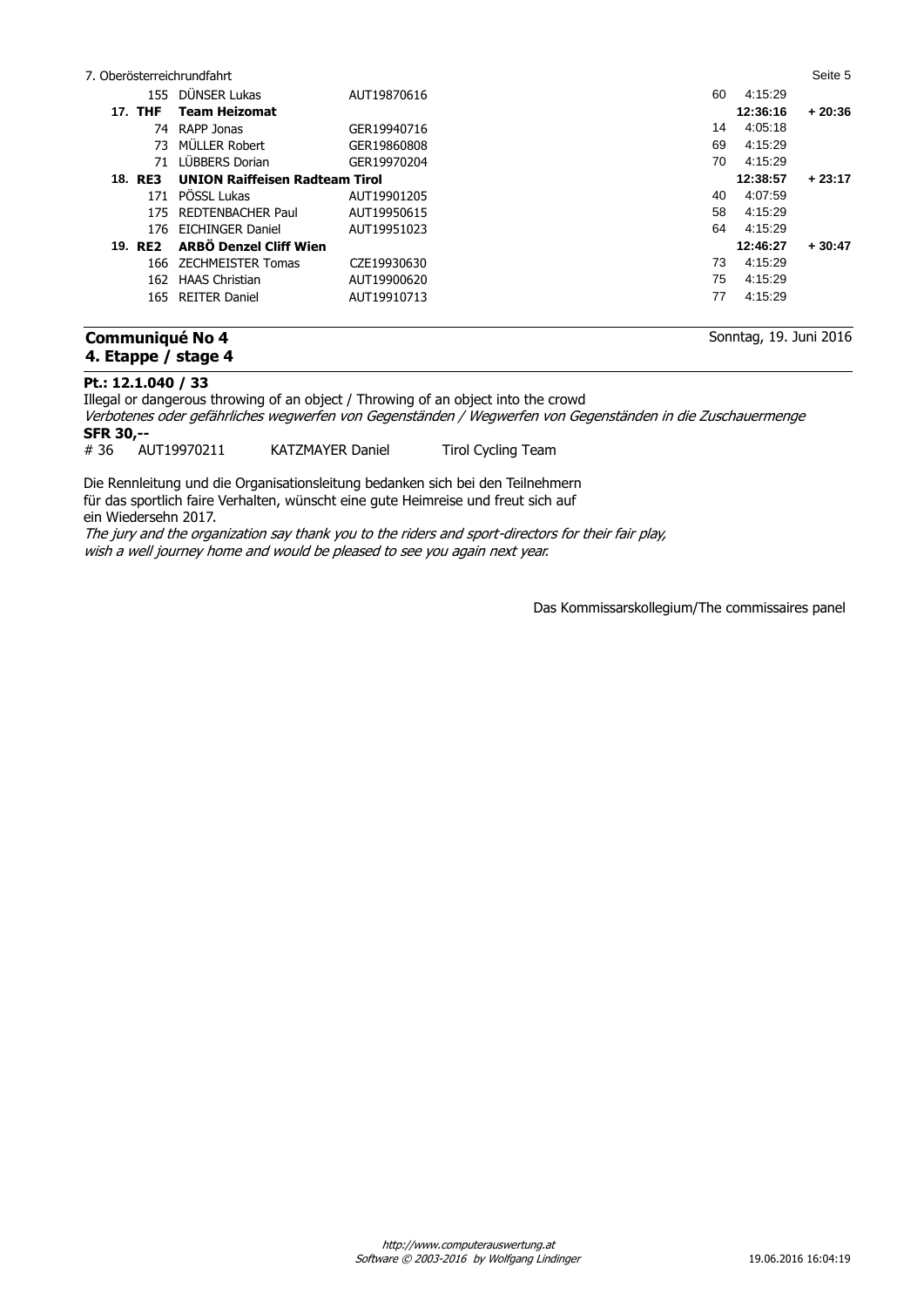## **Einzel-Gesamtklassement nach Zeit / General Individual Classification on time**

Sonntag, 19. Juni 2016

Länge/distance 467,1 km Schnitt/average 39,1 km/h

| PI.        | Nr Name                                         |                            | UCI-Code                           |            |                                                                         | Zeit                 |                      |
|------------|-------------------------------------------------|----------------------------|------------------------------------|------------|-------------------------------------------------------------------------|----------------------|----------------------|
|            |                                                 |                            | AUT19910628                        | <b>RWS</b> | Code Mannschaft                                                         | 11.56:34             |                      |
| 1.<br>2.   | 14 RABITSCH Stephan<br>104 * SCHULTZ Nicholas   |                            |                                    | <b>SEG</b> | Team Felbermayr Simplon Wels                                            | 11.56:34             | $+0:00$              |
| 3.         |                                                 |                            | AUS19940913<br>AUT19841016 RWS     |            | SEG Racing Academy                                                      | 11:56:34             | $+0:00$              |
| 4.         | 12 EIBEGGER Markus                              |                            |                                    | <b>VBG</b> | Team Felbermayr Simplon Wels<br>Team Vorarlberg                         | 11:56:41             | $+0:07$              |
| 5.         | 41 SCHELLING Patrick<br>182 * ALBANESE Vincenzo |                            | SUI19900501                        | RE4        |                                                                         | 11:56:46             | $+0:12$              |
| 6.         | 92 KRIEGER Alexander                            |                            | ITA19961112<br>GER19911128 LPC     |            | Hoppla' - Petroli Firenze<br>Leopard Pro Cycling                        | 11.56.46             | $+0:12$              |
| 7.         | 103 * DE JONG Martijn                           |                            | NED19950524 SEG                    |            |                                                                         | 11:56:50             | $+0.16$              |
| 8.         | 74 * RAPP Jonas                                 |                            | GER19940716 THF                    |            | SEG Racing Academy<br>Team Heizomat                                     | 11:56:50             | $+0.16$              |
| 9.         | 3 * HERKLOTZ Silvio                             |                            | GER19940506                        | <b>BOA</b> | Bora - Argon 18                                                         | 11:56:50             | $+0:16$              |
| 10.        | 94 * OLESEN Patrick                             |                            | DEN19941009 LPC                    |            | Leopard Pro Cycling                                                     | 11:56:50             | $+0:16$              |
| 11.        | 116*GOOSSENS Kobe                               |                            | BEL19960429                        | <b>TFC</b> | Telenet - Fidea Cycling Team                                            | 11:56:50             | $+0:16$              |
| 12.        | 133 MORAJKO Jacek                               |                            | POL19810426                        | <b>WIB</b> | Wibatech-Fuji                                                           | 11:56:50             | $+0:16$              |
| 13.        | 21 BALDAUF Sebastian                            |                            | GER19890222 HAC                    |            | Hrinkow Advarics Cycleangteam                                           | 11:56:58             | $+0.24$              |
| 14.        | 32 * BRKIC Benjamin                             |                            | AUT19961002 TIR                    |            | <b>Tirol Cycling Team</b>                                               | 11:57:02             | $+0.28$              |
| 15.        | 51 BISSINGER Florian                            |                            | GER19880130 WSA                    |            | WSA-Greenlife                                                           | 11:57:51             | $+1:17$              |
| 16.        | 86 MEISEN Marcel                                |                            | GER19890108 TKG                    |            | Team Kuota - Lotto                                                      | 11:58:02             | $+1:28$              |
| 17.        | 124 WARCHOL Bartosz                             |                            | POL19920116 WHI                    |            | Whirlpool - Author                                                      | 11:58:23             | $+1:49$              |
| 18.        |                                                 | 5 SCHWARZMANN Michael      | GER19910107                        | <b>BOA</b> | Bora - Argon 18                                                         | 11:58:44             | $+2:10$              |
| 19.        |                                                 | 132 JANISZEWSKI Sylwester  | POL19880124                        | WIB        | Wibatech-Fuji                                                           | 11:58:54             | $+2:20$              |
| 20.        | 33 * BOSMAN Patrick                             |                            | AUT19940116                        | TIR        | <b>Tirol Cycling Team</b>                                               | 12:01:01             | $+4.27$              |
| 21.        | 183 * FORTUNATO Lorenzo                         |                            | ITA19960509                        | RE4        | Hoppla' - Petroli Firenze                                               | 12:01:28             | $+4.54$              |
| 22.        | 121 HUNAL Martin                                |                            | CZE19890908                        | WHI        | Whirlpool - Author                                                      | 12:01:30             | $+4.56$              |
| 23.        | 43 KUCHER Michael                               |                            | AUT19930326 VBG                    |            | Team Vorarlberg                                                         | 12:01:40             | $+5:06$              |
| 24.        | 112 VAN KESSEL Corne                            |                            | NED19910807 TFC                    |            | Telenet - Fidea Cycling Team                                            | 12:01:53             | $+5:19$              |
| 25.        | 101 *KLARIS Magnus Bak                          |                            | DEN19960123 SEG                    |            | SEG Racing Academy                                                      | 12:01:58             | $+5:24$              |
| 26.        | 145 VOGT Mario                                  |                            | GER19920117 GER                    |            | Deutschland                                                             | 12:02:12             | $+5:38$              |
| 27.        | 106 * OVETT Freddy                              |                            | AUS19940116                        | <b>SEG</b> | SEG Racing Academy                                                      | 12:02:13             | $+5:39$              |
| 28.        | 115 * SOETE Daan                                |                            | BEL19941219 TFC                    |            | Telenet - Fidea Cycling Team                                            | 12:02:42             | $+6:08$              |
| 29.        | 114 AERNOUTS Jim                                |                            | BEL19890323 TFC                    |            | Telenet - Fidea Cycling Team                                            | 12:02:46             | $+6:12$              |
| 30.        | 54 PÖLL Stefan                                  |                            | AUT19860728 WSA                    |            | <b>WSA-Greenlife</b>                                                    | 12:03:12             | $+6:38$              |
| 31.        | 45 WINTER Nicolas                               |                            | SUI19890215                        | <b>VBG</b> | Team Vorarlberg                                                         | 12:04:16             | $+7:42$              |
| 32.        | 65 * NOWAK Florian                              |                            | GER19950126 SGT                    |            | Christina Jewelry Pro Cycling                                           | 12:05:09             | $+8:35$              |
| 33.        |                                                 | 83 FREIENSTEIN Raphael     | GER19910408 TKG                    |            | Team Kuota - Lotto                                                      | 12:05:26             | $+8:52$              |
| 34.        | 6                                               | PÖSTLBERGER Lukas          | AUT19920110                        | <b>BOA</b> | Bora - Argon 18                                                         | 12:05:55             | $+9:21$              |
| 35.        | 111 MEEUSEN Tom                                 |                            | BEL19881107 TFC                    |            | Telenet - Fidea Cycling Team                                            | 12:06:03             | $+9:29$              |
| 36.        | 153 KIENZL Mario                                |                            | AUT19900727 RE1                    |            | Regional ARBÖ Bundesteam                                                | 12:06:22             | $+9:48$              |
| 37.        | 35 WEISS Martin                                 |                            | AUT19910415 TIR                    |            | <b>Tirol Cycling Team</b>                                               | 12:06:52             | $+10:18$             |
| 38.        | 126 * CAMRDA Pavel                              |                            | CZE19960924                        | WHI        | Whirlpool - Author                                                      | 12:06:52             | $+10:18$             |
| 39.        |                                                 | 82 DOMBROWSKI Frederik     | GER19920108 TKG                    |            | Team Kuota - Lotto                                                      | 12:07:49             | $+11:15$             |
| 40.        | 44 * LEHNER Daniel                              |                            | AUT19940414 VBG                    |            | Team Vorarlberg                                                         | 12:07:56             | $+11:22$             |
| 41.        | 181 * BALLERINI Davide                          |                            | ITA19940921                        | RE4        | Hoppla' - Petroli Firenze                                               | 12:09:06             | $+12:32$             |
| 42.        | 122 BUCHACEK Tomas                              |                            | CZE19780307 WHI                    |            | Whirlpool - Author                                                      | 12:09:18             | $+12:44$             |
| 43.        | 125 * KUKRLE Michael                            |                            | CZE19941117 WHI                    |            | Whirlpool - Author                                                      | 12:09:47             | $+13:13$             |
| 44.        |                                                 | 31 * SCHÖNBERGER Sebastian | AUT19940514 TIR                    |            | <b>Tirol Cycling Team</b>                                               | 12:09:55             | $+13:21$             |
| 45.        | 2 DEMPSTER Zakkari                              |                            | AUS19870927 BOA                    |            | Bora - Argon 18                                                         | 12:11:00             | $+14:26$             |
| 46.        | 1 * BAUHAUS Phil                                |                            | GER19940708 BOA                    |            | Bora - Argon 18                                                         | 12:11:03             | $+14:29$             |
| 47.        |                                                 | 191 VAN ZANDBEEK Ronan     | NED19880927 RE5                    |            | Restore Cycling                                                         | 12:11:20             | $+14:46$             |
| 48.        | 84 HATZ Christopher                             |                            | GER19911021 TKG                    |            | Team Kuota - Lotto                                                      | 12:11:32             | $+14:58$             |
| 49.        | 24 GRAF Andreas                                 |                            | AUT19850807 HAC                    |            | Hrinkow Advarics Cycleangteam                                           | 12:11:48             | $+15:14$             |
| 50.        | 151 GAUBITZER Michael                           |                            | AUT19831002 RE1                    |            | Regional ARBO Bundesteam                                                | 12:12:41             | $+16:07$             |
| 51.        | 36 * KATZMAYER Daniel                           |                            | AUT19970211 TIR                    |            | <b>Tirol Cycling Team</b>                                               | 12:12:52<br>12:13:18 | $+16:18$<br>$+16:44$ |
| 52.        | 13 MCLAUGHLIN James<br>171 PÖSSL Lukas          |                            | GBR19901002 RWS<br>AUT19901205 RE3 |            | Team Felbermayr Simplon Wels                                            | 12:13:46             | $+17:12$             |
| 53.        |                                                 |                            |                                    |            | UNION Raiffeisen Radteam Tirol<br><b>UNION Raiffeisen Radteam Tirol</b> | 12:14:22             | $+17:48$             |
| 54.<br>55. | 176 * EICHINGER Daniel<br>141 BOMMEL Henning    |                            | AUT19951023 RE3<br>GER19830223 GER |            | Deutschland                                                             | 12:15:05             | $+18:31$             |
| 56.        |                                                 | 192 * VAN DE KLUNDERT Koen | NED19950918 RE5                    |            | Restore Cycling                                                         | 12:15:12             | $+18:38$             |
| 57.        |                                                 | 193 * VAN BROEKHOVEN Rob   | NED19951016 RE5                    |            | Restore Cycling                                                         | 12:15:12             | $+18:38$             |
| 58.        | 42 KORETZKY Clement                             |                            | FRA19901030 VBG                    |            | Team Vorarlberg                                                         | 12:15:22             | $+18:48$             |
| 59.        |                                                 | 63 * STRITZINGER Joshua    | GER19951206 SGT                    |            | Christina Jewelry Pro Cycling                                           | 12:15:40             | $+19:06$             |
| 60.        | 184 * ROSA Massimo                              |                            | ITA19951209                        | RE4        | Hoppla' - Petroli Firenze                                               | 12:16:36             | $+20:02$             |
| 61.        | 91 * FOTI Carmelo                               |                            | ITA19940912 LPC                    |            | Leopard Pro Cycling                                                     | 12:16:50             | $+20:16$             |
| 62.        | 85 KNAUP Tobias                                 |                            | GER19930317 TKG                    |            | Team Kuota - Lotto                                                      | 12:17:17             | $+20:43$             |
| 63.        | 205 * FRANDSEN Jakob                            |                            | DEN19941030 RE6                    |            | Team Webike - CK Aarhus                                                 | 12:17:18             | $+20:44$             |

Software © 2003-2016 by Wolfgang Lindinger http://www.computerauswertung.at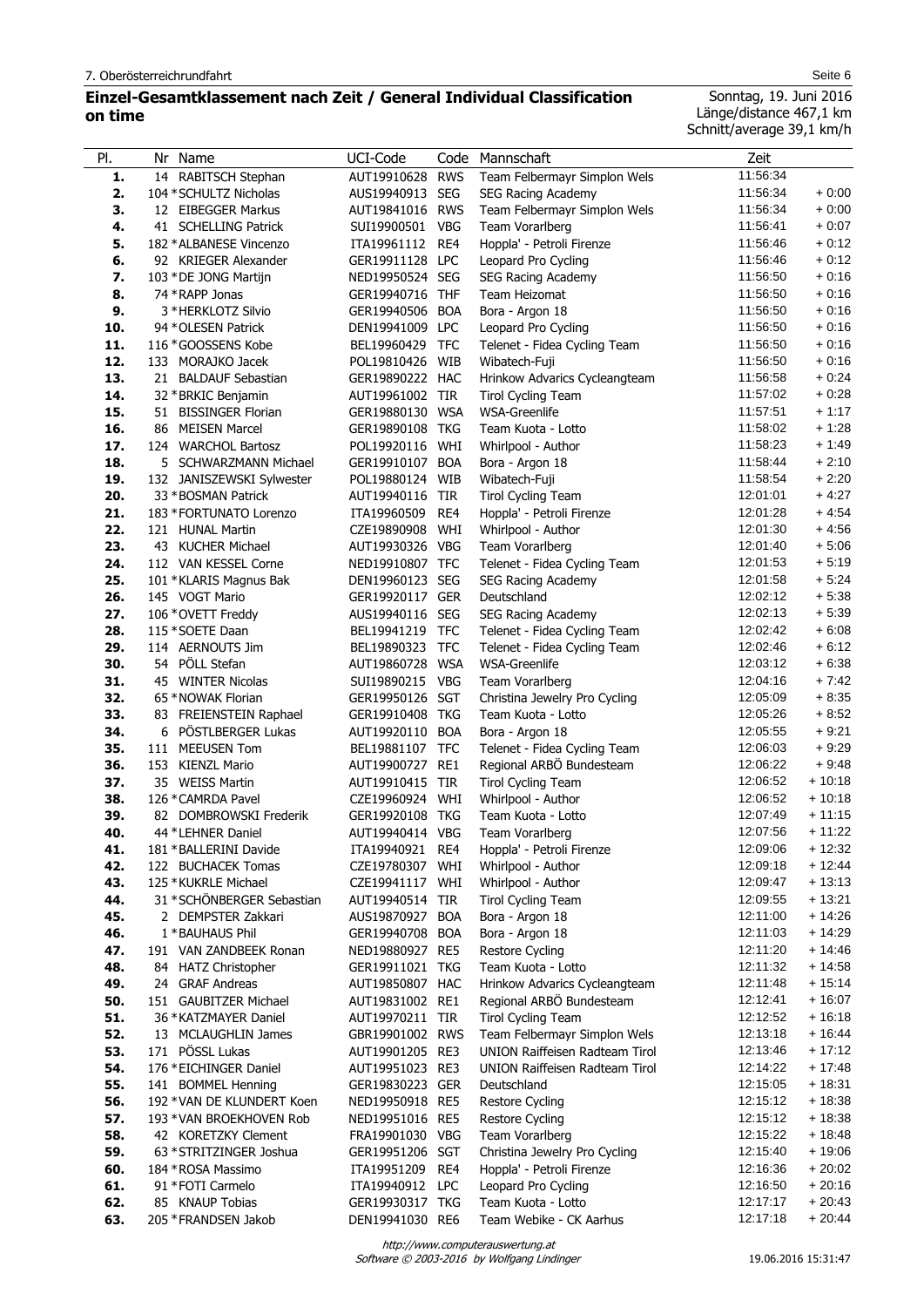7. Oberösterreichrundfahrt Seite 7

l,

| 64. | 162 HAAS Christian          | AUT19900620     | RE <sub>2</sub> | ARBO Denzel Cliff Wien                | 12:17:18 | $+20:44$ |
|-----|-----------------------------|-----------------|-----------------|---------------------------------------|----------|----------|
| 65. | 16 * WALZEL Andreas         | AUT19950303     | <b>RWS</b>      | Team Felbermayr Simplon Wels          | 12:17:37 | $+21:03$ |
| 66. | 142 REINHARDT Theo          | GER19900917     | <b>GER</b>      | Deutschland                           | 12:18:46 | $+22:12$ |
| 67. | <b>GAUGL Florian</b><br>23  | AUT19910108     | <b>HAC</b>      | Hrinkow Advarics Cycleangteam         | 12:19:24 | $+22:50$ |
| 68. | <b>DER Zsolt</b><br>46      | HUN19830325 VBG |                 | Team Vorarlberg                       | 12:19:25 | $+22:51$ |
| 69. | 11 * AUER Daniel            | AUT19941026 RWS |                 | Team Felbermayr Simplon Wels          | 12:20:24 | $+23:50$ |
| 70. | 93 * NÖMMELA Aksel          | EST19941022     | <b>LPC</b>      | Leopard Pro Cycling                   | 12:20:41 | $+24:07$ |
| 71. | 175 * REDTENBACHER Paul     | AUT19950615 RE3 |                 | <b>UNION Raiffeisen Radteam Tirol</b> | 12:21:38 | $+25:04$ |
| 72. | 72 * MÜLLER Nathan          | GER19950416     | <b>THF</b>      | Team Heizomat                         | 12:21:54 | $+25:20$ |
| 73. | 166 ZECHMEISTER Tomas       | CZE19930630     | RE <sub>2</sub> | ARBÖ Denzel Cliff Wien                | 12:22:31 | $+25.57$ |
| 74. | MÜLLER Robert<br>73         | GER19860808     | <b>THF</b>      | Team Heizomat                         | 12:22:53 | $+26:19$ |
| 75. | 25 HOFER Andreas            | AUT19910208     | <b>HAC</b>      | Hrinkow Advarics Cycleangteam         | 12:22:53 | $+26:19$ |
| 76. | 34 * WACHTER Alexander      | AUT19950121     | <b>TIR</b>      | <b>Tirol Cycling Team</b>             | 12:22:53 | $+26:19$ |
| 77. | <b>REITER Daniel</b><br>165 | AUT19910713     | RE <sub>2</sub> | ARBÖ Denzel Cliff Wien                | 12:22:53 | $+26:19$ |
| 78. | DÜNSER Lukas<br>155         | AUT19870616     | RE1             | Regional ARBO Bundesteam              | 12:23:21 | $+26:47$ |
| 79. | 204 MUFF Frederik           | DEN19930802 RE6 |                 | Team Webike - CK Aarhus               | 12:23:43 | $+27:09$ |
| 80. | 152 GRÜNWALDER Lukas        | AUT19900802     | RE1             | Regional ARBÖ Bundesteam              | 12:24:01 | $+27:27$ |
| 81. | 146 * WEINSTEIN Domenic     | GER19940827     | <b>GER</b>      | Deutschland                           | 12:24:08 | $+27:34$ |
| 82. | 134 SOBIERAJ Przemyslaw     | POL19910926     | WIB             | Wibatech-Fuji                         | 12:24:53 | $+28:19$ |
| 83. | 53 * KOPFAUF Markus         | AUT19960709     | <b>WSA</b>      | WSA-Greenlife                         | 12:25:28 | $+28.54$ |
| 84. | 71 *LÜBBERS Dorian          | GER19970204     | <b>THF</b>      | Team Heizomat                         | 12:25:54 | $+29:20$ |
| 85. | 144 THIELE Kersten          | GER19920929     | <b>GER</b>      | Deutschland                           | 12:26:02 | $+29:28$ |
| 86. | 75 * REDMERS Simon          | GER19960430     | <b>THF</b>      | Team Heizomat                         | 12:26:43 | $+30:09$ |
| 87. | 154 STEINER Martin          | AUT19850429     | RE1             | Regional ARBÖ Bundesteam              | 12:26:47 | $+30:13$ |
| 88. | 105 * JIANG Zhihui          | CHN19940303     | <b>SEG</b>      | <b>SEG Racing Academy</b>             | 12:27:34 | $+31:00$ |
| 89. | 96 VANDEN BAK Laurent       | BEL19891002     | <b>LPC</b>      | Leopard Pro Cycling                   | 12:29:20 | $+32:46$ |
| 90. | 172 * BAUMANN Lukas         | AUT19950929     | RE3             | <b>UNION Raiffeisen Radteam Tirol</b> | 12:29:52 | $+33:18$ |
| 91. | 196 * VOS Juriaan           | NED19961007     | RE5             | <b>Restore Cycling</b>                | 12:31:03 | $+34:29$ |
| 92. | 164 KONCZER Michael         | AUT19931010     | RE <sub>2</sub> | ARBÖ Denzel Cliff Wien                | 12:32:46 | $+36:12$ |
| 93. | 194 * VAN DER ZWET Bram     | NED19970829 RE5 |                 | <b>Restore Cycling</b>                | 12:33:46 | $+37.12$ |
|     |                             |                 |                 |                                       |          |          |

## **Einzel-Gesamtklassement nach Punkten / General Points Classification 4. Etappe / stage 4**

Sonntag, 19. Juni 2016

| PI. | Name<br>Nr                       | UCI-Code    | Code       | Mannschaft                    | Punkte |
|-----|----------------------------------|-------------|------------|-------------------------------|--------|
| 1.  | <b>EIBEGGER Markus</b><br>12     | AUT19841016 | <b>RWS</b> | Team Felbermayr Simplon Wels  | 39     |
| 2.  | 104 * SCHULTZ Nicholas           | AUS19940913 | <b>SEG</b> | <b>SEG Racing Academy</b>     | 27     |
| З.  | 182 * ALBANESE Vincenzo          | ITA19961112 | RE4        | Hoppla' - Petroli Firenze     | 26     |
| 4.  | <b>SCHWARZMANN Michael</b><br>5. | GER19910107 | <b>BOA</b> | Bora - Argon 18               | 21     |
| 5.  | 6 PÖSTLBERGER Lukas              | AUT19920110 | <b>BOA</b> | Bora - Argon 18               | 20     |
| 6.  | 1 * BAUHAUS Phil                 | GER19940708 | <b>BOA</b> | Bora - Argon 18               | 20     |
| 7.  | 14 RABITSCH Stephan              | AUT19910628 | <b>RWS</b> | Team Felbermayr Simplon Wels  | 17     |
| 8.  | <b>MEISEN Marcel</b><br>86       | GER19890108 | TKG        | Team Kuota - Lotto            | 16     |
| 9.  | 181 * BALLERINI Davide           | ITA19940921 | RE4        | Hoppla' - Petroli Firenze     | 15     |
| 10. | <b>SCHELLING Patrick</b><br>41   | SUI19900501 | VBG        | Team Vorarlberg               | 14     |
| 11. | MORAJKO Jacek<br>133             | POL19810426 | WIB        | Wibatech-Fuji                 | 11     |
| 12. | 92 KRIEGER Alexander             | GER19911128 | LPC.       | Leopard Pro Cycling           | 9      |
| 13. | 11 * AUER Daniel                 | AUT19941026 | <b>RWS</b> | Team Felbermayr Simplon Wels  | 8      |
| 14. | 3 * HERKLOTZ Silvio              | GER19940506 | <b>BOA</b> | Bora - Argon 18               | 4      |
| 15. | 21 BALDAUF Sebastian             | GER19890222 | HAC        | Hrinkow Advarics Cycleangteam | 4      |
| 16. | 74 * RAPP Jonas                  | GER19940716 | THF        | Team Heizomat                 | 2      |
| 17. | 94 * OLESEN Patrick              | DEN19941009 | LPC.       | Leopard Pro Cycling           |        |
| 18. | <b>BISSINGER Florian</b><br>51   | GER19880130 | <b>WSA</b> | WSA-Greenlife                 |        |

#### **Berg-Gesamtklassement nach Punkten / Mountain General Classification** Sonntag, 19. Juni 2016

| PI. | Nr Name                        | UCI-Code        | Code | Mannschaft                       | Punkte |
|-----|--------------------------------|-----------------|------|----------------------------------|--------|
| 1.  | 31 * SCHÖNBERGER Sebastian     | AUT19940514 TIR |      | <b>Tirol Cycling Team</b>        | 38     |
| 2.  | 91 * FOTI Carmelo              | ITA19940912     | LPC. | Leopard Pro Cycling              | 19     |
| 3.  | 72 * MÜLLER Nathan             | GER19950416 THF |      | Team Heizomat                    | 18     |
| 4.  | 6 PÖSTLBERGER Lukas            | AUT19920110 BOA |      | Bora - Argon 18                  | 14     |
| 5.  | 11 * AUER Daniel               | AUT19941026 RWS |      | Team Felbermayr Simplon Wels     | 9      |
| 6.  | BALDAUF Sebastian<br>21.       | GER19890222 HAC |      | Hrinkow Advarics Cycleangteam    | 7      |
| 7.  | KORETZKY Clement<br>42.        | FRA19901030     | VBG  | Team Vorarlberg                  | 7      |
| 8.  | 124 WARCHOL Bartosz            | POL19920116 WHI |      | Whirlpool - Author               | 6      |
| 9.  | VAN ZANDBEEK Ronan<br>191      | NED19880927 RE5 |      | Restore Cycling                  | 6      |
| 10. | <b>SCHELLING Patrick</b><br>41 | SUI19900501     | VBG  | Team Vorarlberg                  | 5      |
| 11. | 82 DOMBROWSKI Frederik         | GER19920108 TKG |      | Team Kuota - Lotto               | 4      |
|     |                                |                 |      | http://www.computerauswertung.at |        |

Software © 2003-2016 by Wolfgang Lindinger